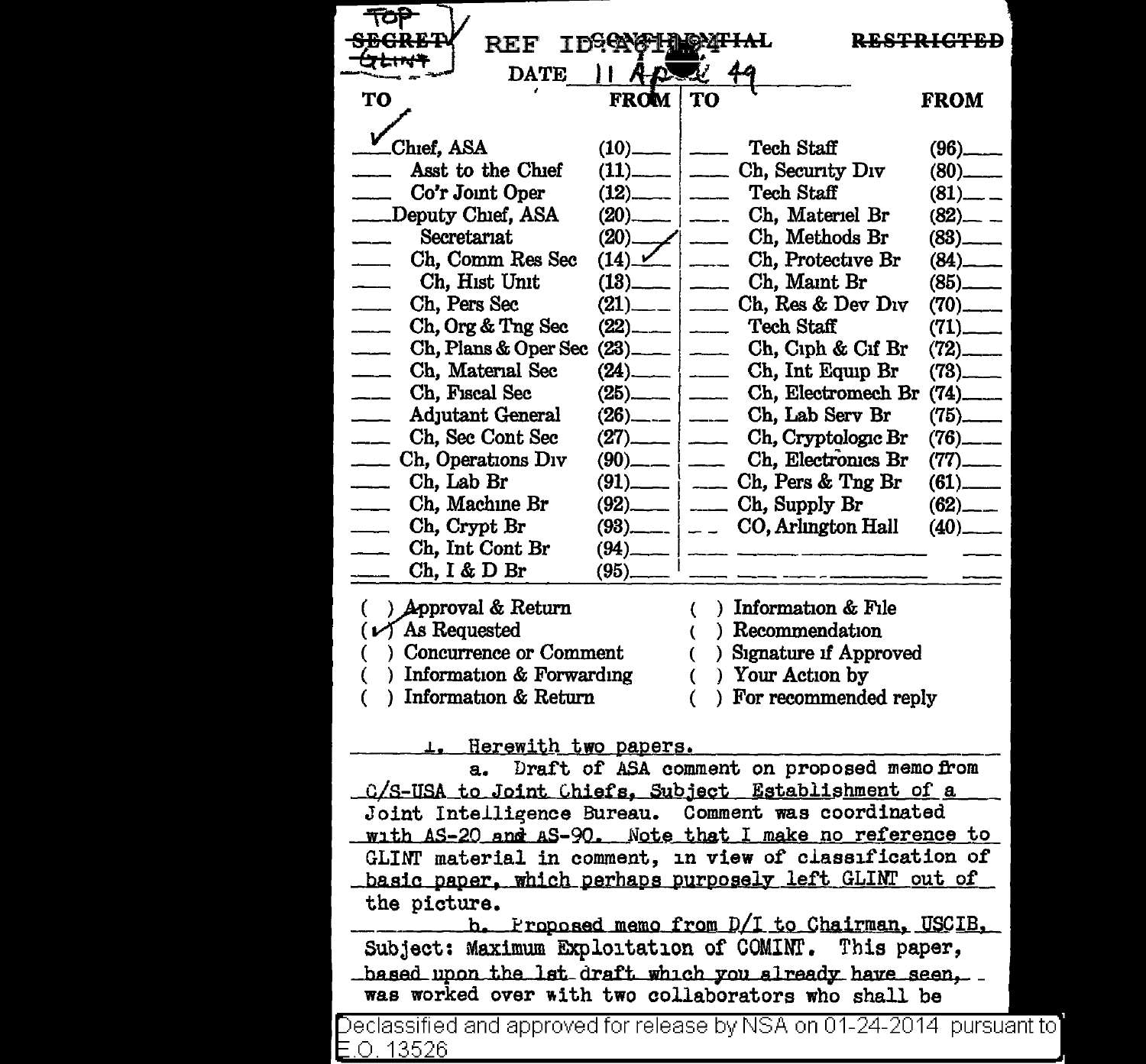## REF ID:A61194

anonymous and who, I think, did an excellent job.

2. Suggest both papers be presented to  $D/T$ rith explenation that the 2d one has a bearing on lat. The latter would make an excellent first step in a proper airection and would be most helpful to the 2d. Both plans, if executed, would supplement each other and put us a long way forward toward establishing a really efficient intelligence service. The last step would be to integrate and unify cryptanalytic processing and the three steps would \ put us at least on a par with British.  $(D_{n\alpha+1}$  attached)

. J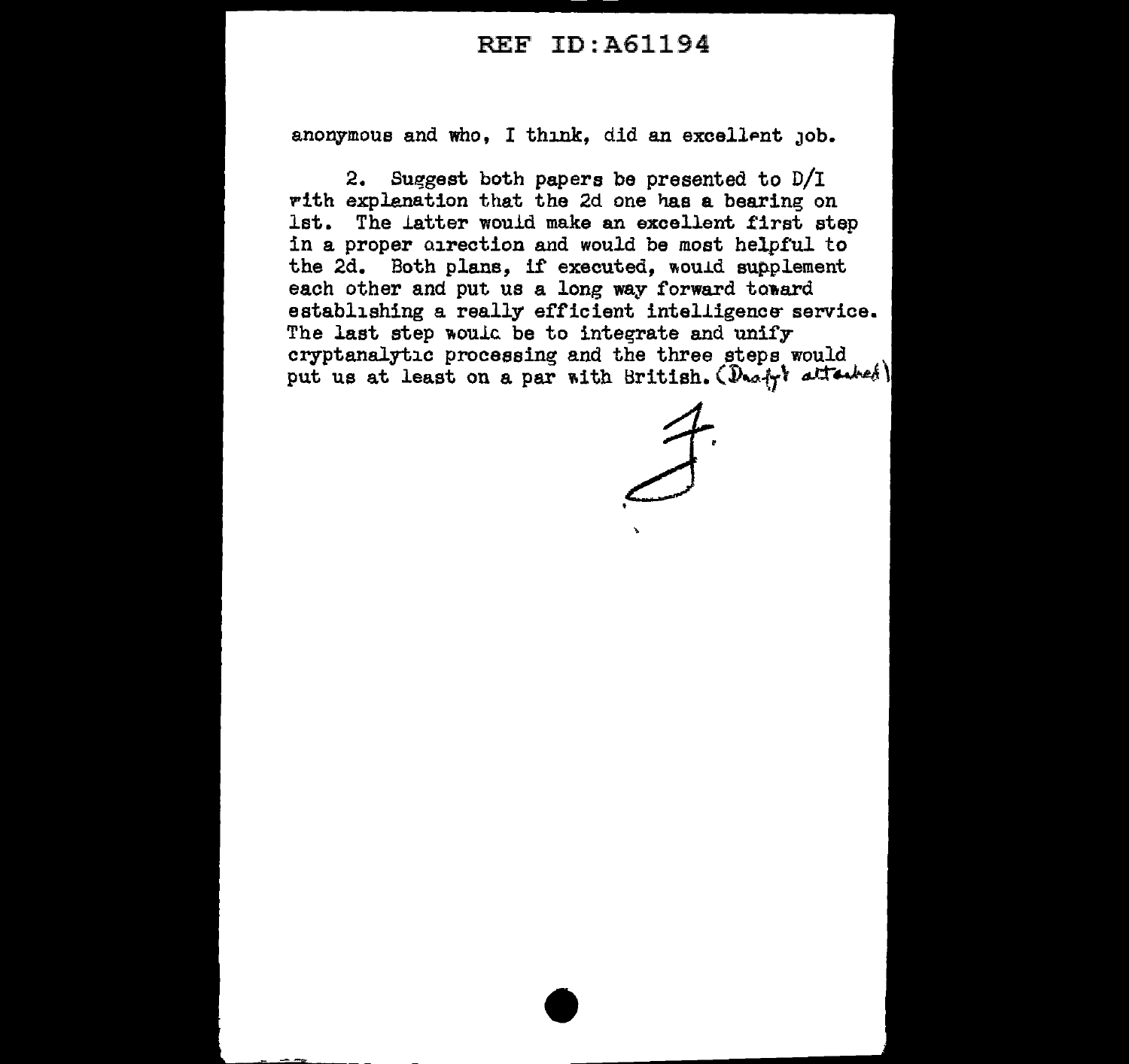

## DRAFT

MEMORANDUM FOR: Director of Intelligence, GSUSA SUBJECT: Maximum Excloitation of COMINT

1. Herewith is a proposed memorandum for the Chairman of USCIB, Subject : Maximum Exploitation of COMINT.

2. This paper has as its object the establishment of a single organization for the evaluation and cissemination of communication intelligence. It proposes to do for COMINT, at least in respect to the matter of evaluation and dissemination, the same thing that you propose for other intelligence in the paper on the subject: 'stablishment of a Joint Intelligence Bureau.

3. A Joint Intelligence Bureau and a central organization for the evaluation and dissemination of COMINT would complement each other in important respects and both steps would take the U.S. a long vay forward in establishing a much more efficient intelligence service for the U.S. Government.

4. The final step would be, of course, the real integration of COMINT processing, by unifying the operations of the latter processing agencies under a single head, either along the lines proposed by the Army in the Stone Report or along similar lines.

> CARTEP W. CLARKE Colonel, Signal Corps Chief, Army Security Agency

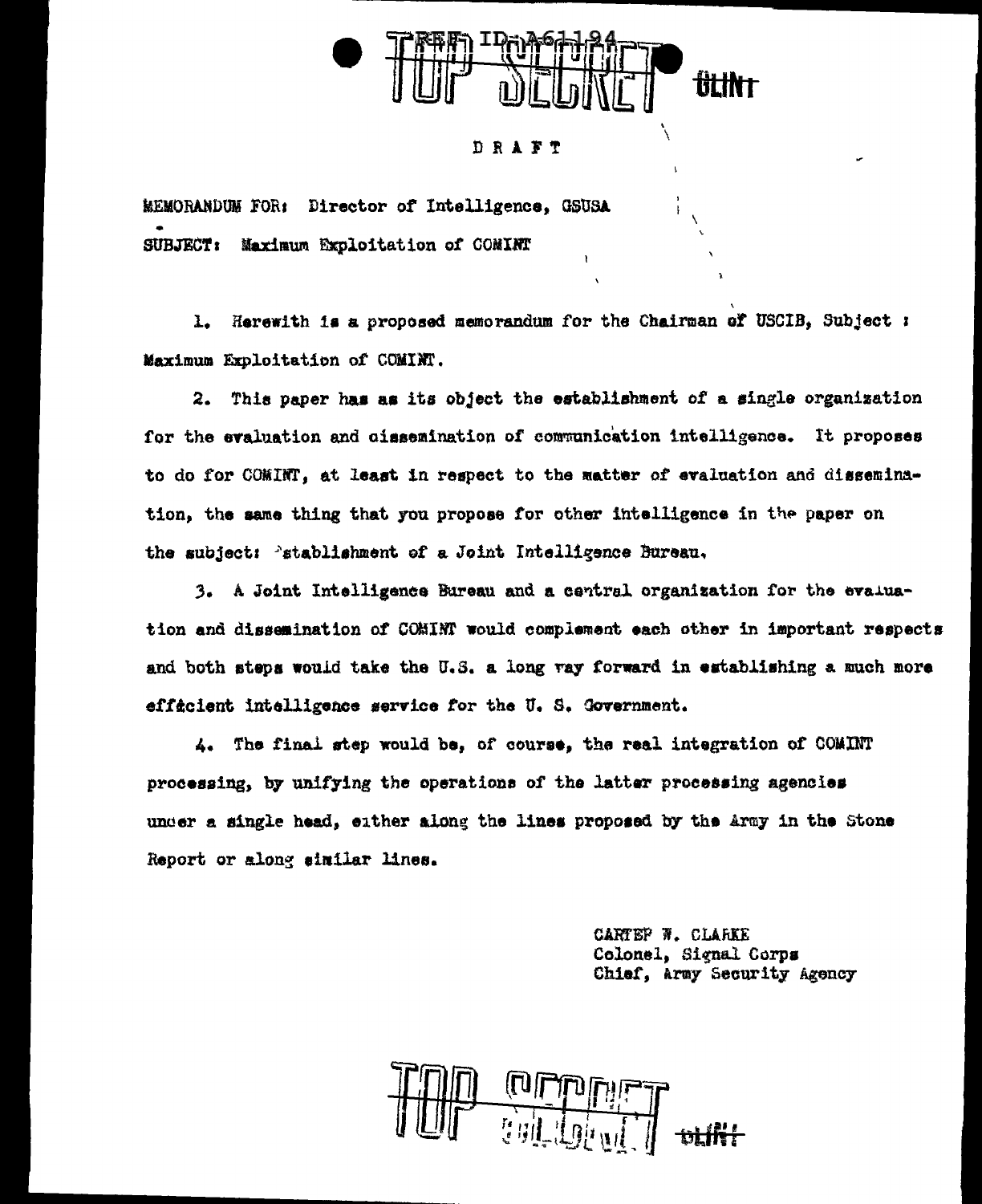

MERCRANDUM FOR: THE CHAIRMAN. USCIB SUBJECT: Maximum Exploitation of COMINT.

3

1. Under the present organization of US COMINT. the government is not provided with total intelligence derivable from COMINT source material.

2. A review of the present methods of producing and disseminating intelligence from this source indicates that radical changes in these methods must be made if USCIB is to fulfill all of its responsibilities.

3. a. A study has been prepared by ID, GSUSA, which examines present US COMINT exploitation and dissemination with the purpose of determining a method which will provide full exploitation of this source and insure maximum efficiency, security, timeliness, and economy. In this study, the fallowing recommendations are made:

(1) That a central COMINT evaluating unit be set up at one of the USCIB technical agencies.

(2) That this unit be responsible for the production of  $a11$ intelligence based on COMINT and for the publication and dissemination of all such intelligence to U. S. government personnel authorized to receive it.

(3) That each USCIB member contribute personnel to this center. such personnel to be administratively subordinate to their respective departments and operationally subordinate to the Chief of the technical agency and to have the dual responsibility of producing total intelligence for the Mational Security Council and intelligence of primary interest to their respective departments.

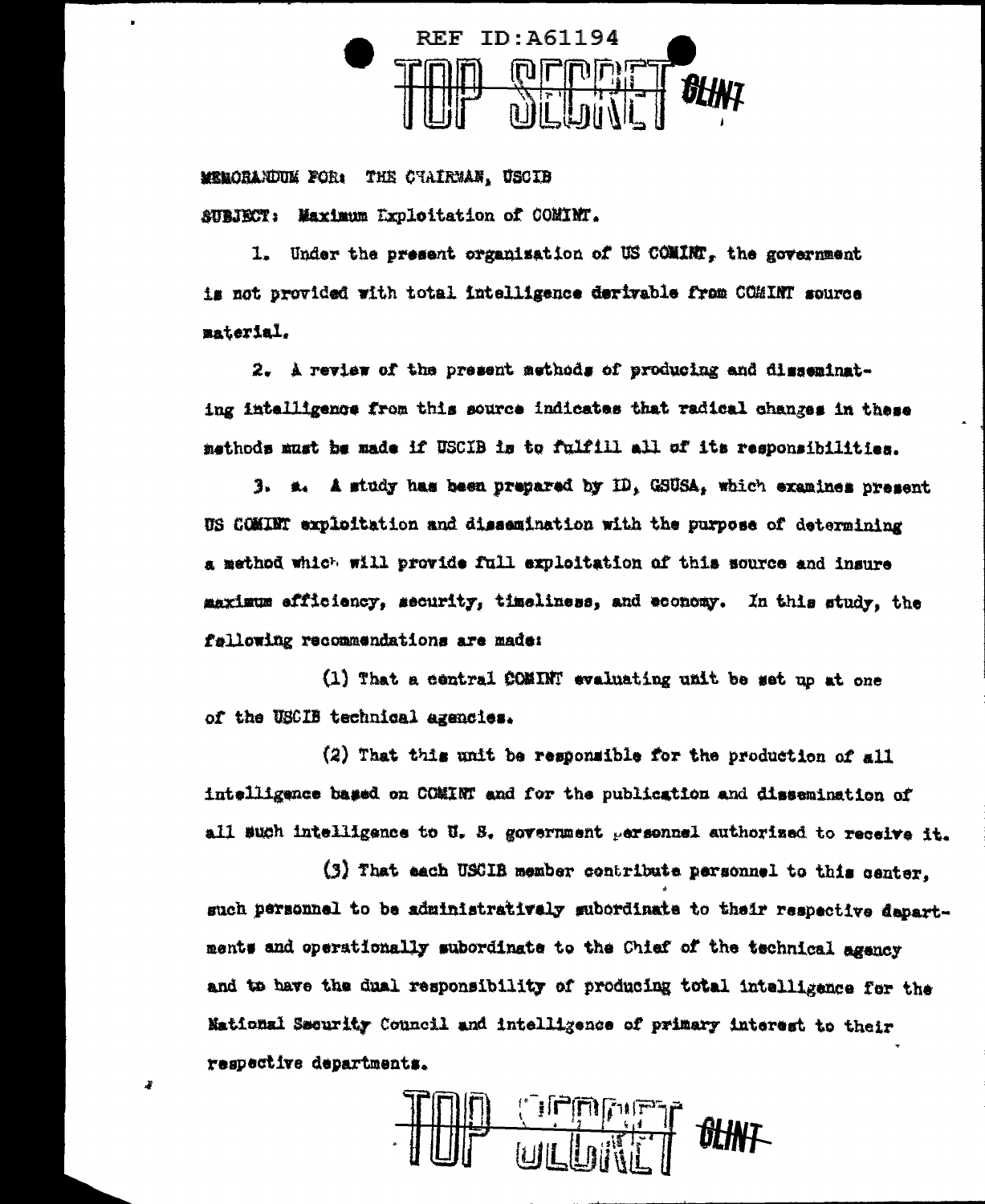

(4) That upon the establishment of the central unit, all existing COMINT evaluating units of the five USCIB members be dissolved.

b. The complete text of the study is attached as Inclosure 1. 4. It is requested that the recommendations made in this study be placed on the Agenda for discussion at the next regular meeting of USCIB.

1 Incl.

ä.

 $\overline{\Gamma}$ 

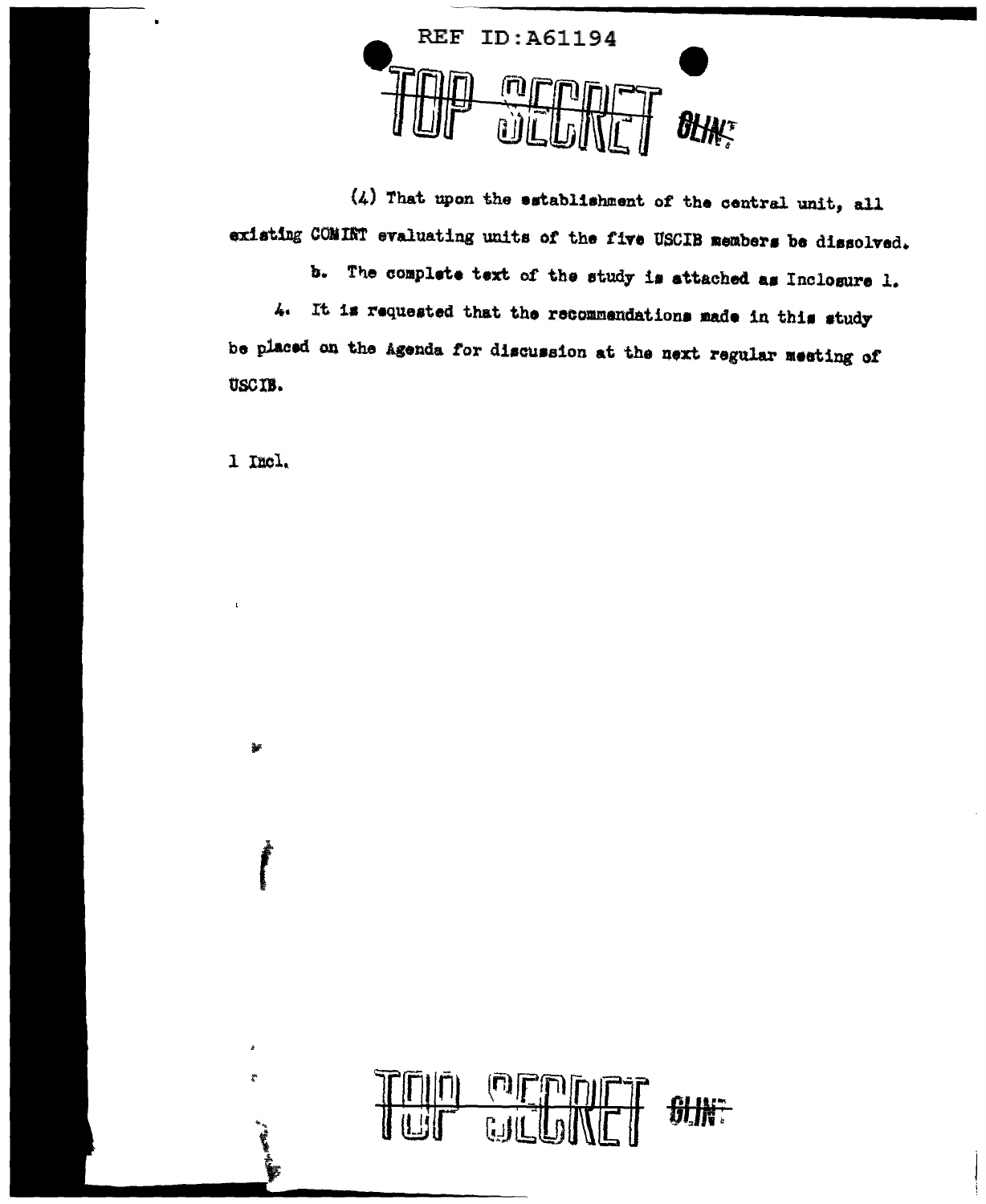

SUBJECT: Naximum Exploitation of COMINT.

1. The Problem: To examine present US COMINT exploitation and dissemination in order to determine a method which will provide full exploitation of this source with the maximum efficiency, security, timeliness, and economy.

2. Facts Bearing on the Problem:

a. The U.S. annually expends approximately 335,000,000 for the technical production of COMINT raw material. It has roughly a \$48,000,000 plant investment in the facilities of the USCIB technical agencies, ASA, and CSAW.

b. Each of the members of USCIB maintains a COMINT evaluating and disseminating unit. For the most part, the work of these five units is not coordinated and, to date, there has not been produced an integrated, comprehensive, COMINT estimate covering any given subject from the point of view of total U.S. intelligence requirements. Undar the present arrangement, there is no provision for the timely application of total COMINT to the intelligence requirements of the National Security Council or the policy planners of the departments of USCIB.

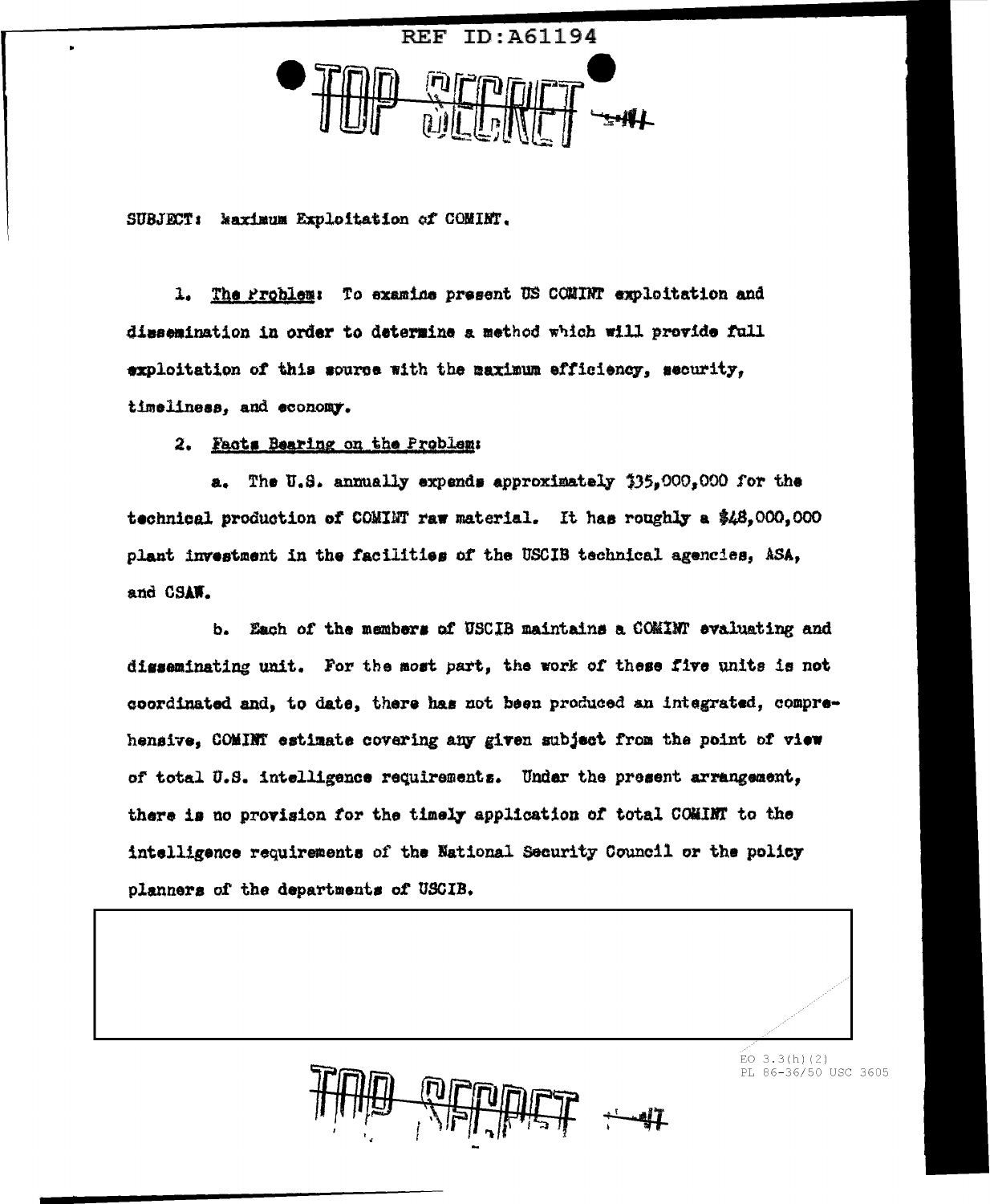

## 3. Discussion

a. The unique and vital nature of COMINT and the cost of COMINT production require arrangements which can provide the United States with maximum exploitation of this source. The present arrangements for the evaluation and dissemination of COMINT preclude such exploitation. They are not efficient, not secure, and not economical, and, moreover, they fail to insure timely dissemination of intelligence.

(1) Efficiency: The five COMINT evaluation units produce and disseminate a number of publications covering fields of primary interest to their respective departments--e.g., the MILITARY DIGEST (Army); the SOVIET INTELLIGENCE SUMMARY (Navy); the DIFLOMATIC SUMMARY (produced largely by State under the authority of USCIB); ORDER OF BATTLF (Army, Navy, Air); and special studies (all departments). These publications contain evaluated COMINT on various subjects. Occasionally, the same raw material--evaluated from the point of view of the Department involved--is used as the basis for reports from two or more of the units. To date, there has not been produced an intelerated COMINT estimate covering any given subject from the point of view of total U.S. intelligence requirements. For example, there is not available to the National Security Council a combined COMINT estimate of the military capabilities and industrial potential of the Nor, under the present arrangements, could a combined estimate be produced with sufficient speed to make such an undertaking practicable, and policy level recipients of COMINT receive a variety of GLINT reports, which may duplicate, or conflict with, one another, and which the reader himself must synthesize.

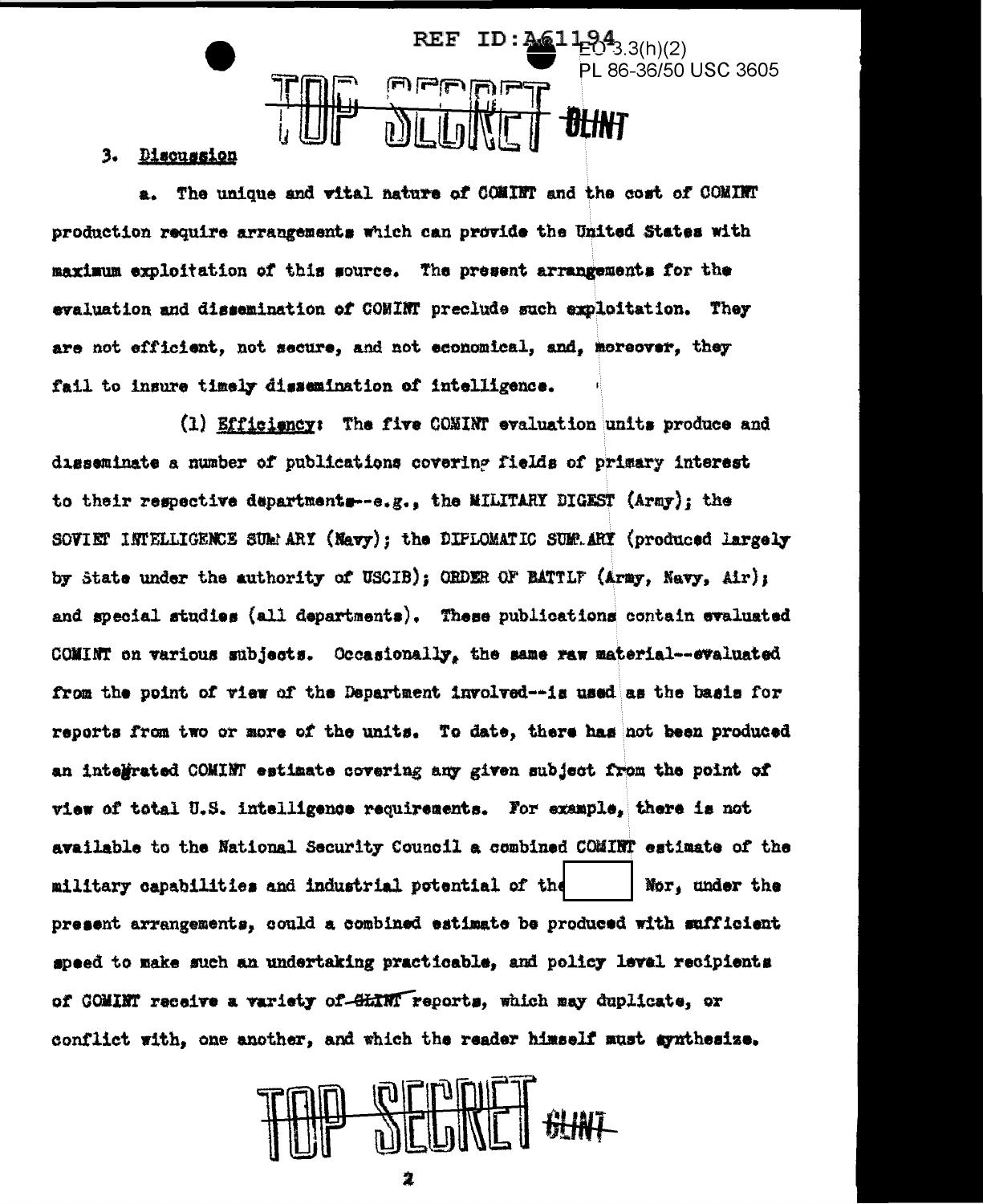ID:A61194 REF

In addition to its meparation from other COMINT units, each of the five evaluating units of USCIB functions more or less apart from the general intelligence units within its department and, of course, from the general intelligence units of the ether departments. Such arrangements, although necessary for COMINT security under present conditions. inhibit rapid, direct application of collateral intelligence to COMINT and militate against the timely production of total intelligence on a given subject both within and among the USCIB members.

(2) Timeliness: Clearly, the value of all intelligence depends to a large extent on its timeliness. This is particularly true in the case of COMINT. A measage indicating impedding attack disseminated after the fact is of academic interest only. Under the present arrangements. however, the inevitable time-lag resulting from the separation of the five evaluating agencies from each other, and of each of them from one or both of the processing agencies, effectively reduces the chances of receiving such a message before it is tee late to act. (It is assumed as a strong probability that no message will contain positive, self-evident indication of hostile intent--without evaluation on the basis of other information available at one or all  $\#$  the intelligence units.) In addition. the separation of evaluating and technical units makes impossible the timely preparation of basic COMINT studies on subjects of joint interest and the maintenance of such studies at a current date level.

(3) Security: The distribution of COMINT raw material to five intelligence units in Washington presents an obvious physical security

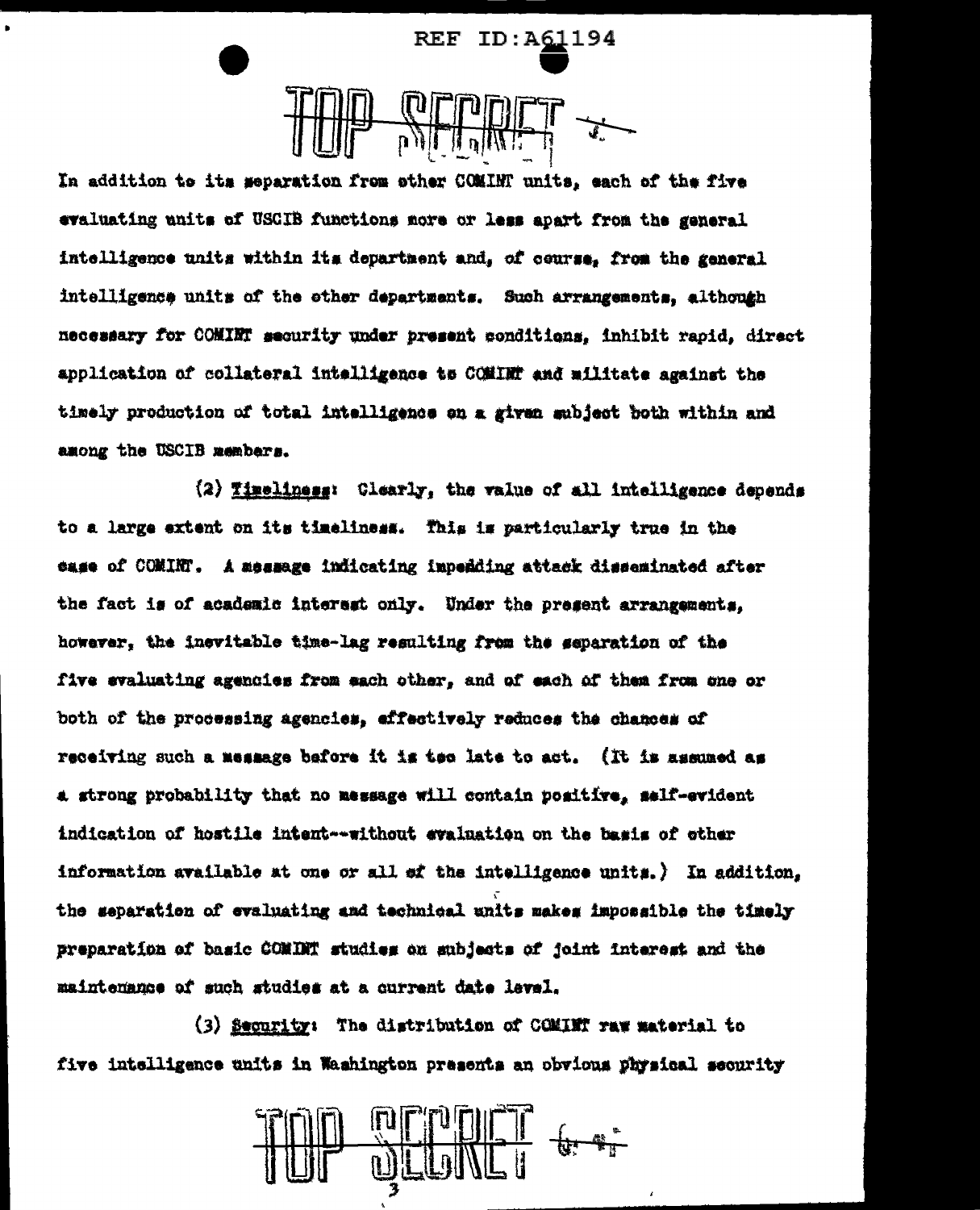**REF ID:A61194** 

hazard. The separation of these units from the technical agencies requires the publication of individual message texts, notated so as to reveal the cryptographic system in which they were sent and the radio circuits from which they were intercepted<sup>2</sup>a practice which reveals the core of US COMINT operations: specifis status of oryptanalytic attack. The possibility cannot be ignored that the pigid security measures adopted by the USSR are a direct result of the ingurity inherent in the present COMINT organisation in the United States.

<del>ri IN</del>T

 $(L)$  Esonomy: The existence of five COMINT evaluating units results in excessive expenditures for personnel and equipment and considerable duplication af affort. This duplication of effort results in a dissipation of the limit, available, qualified manpower and limits the quality and quantity of (WINT produced. In addition, it creates the need for publishing many copies of the COMINT raw material, for a large courier service, for several files of the same material, and for the publication by the technical agencies of man items which could have been discarded at the first stage of processing if in evaluating group had been close at hand to guide the work of the technicians.

b. The establishment of a single COMINT evaluating unit. located at one of the USCIB technosi agencies, would eliminate the disadvantages described in para, a., able, and would insure full exploitation of COMINT with maximum efficiency, Ammiliness, security, and economy.

 $(1)$  Efficient

(a) Sup an arrangement would provide, at the very least. the physical conditions net ary for collaboration among the COMINT evaluating personnel of the subset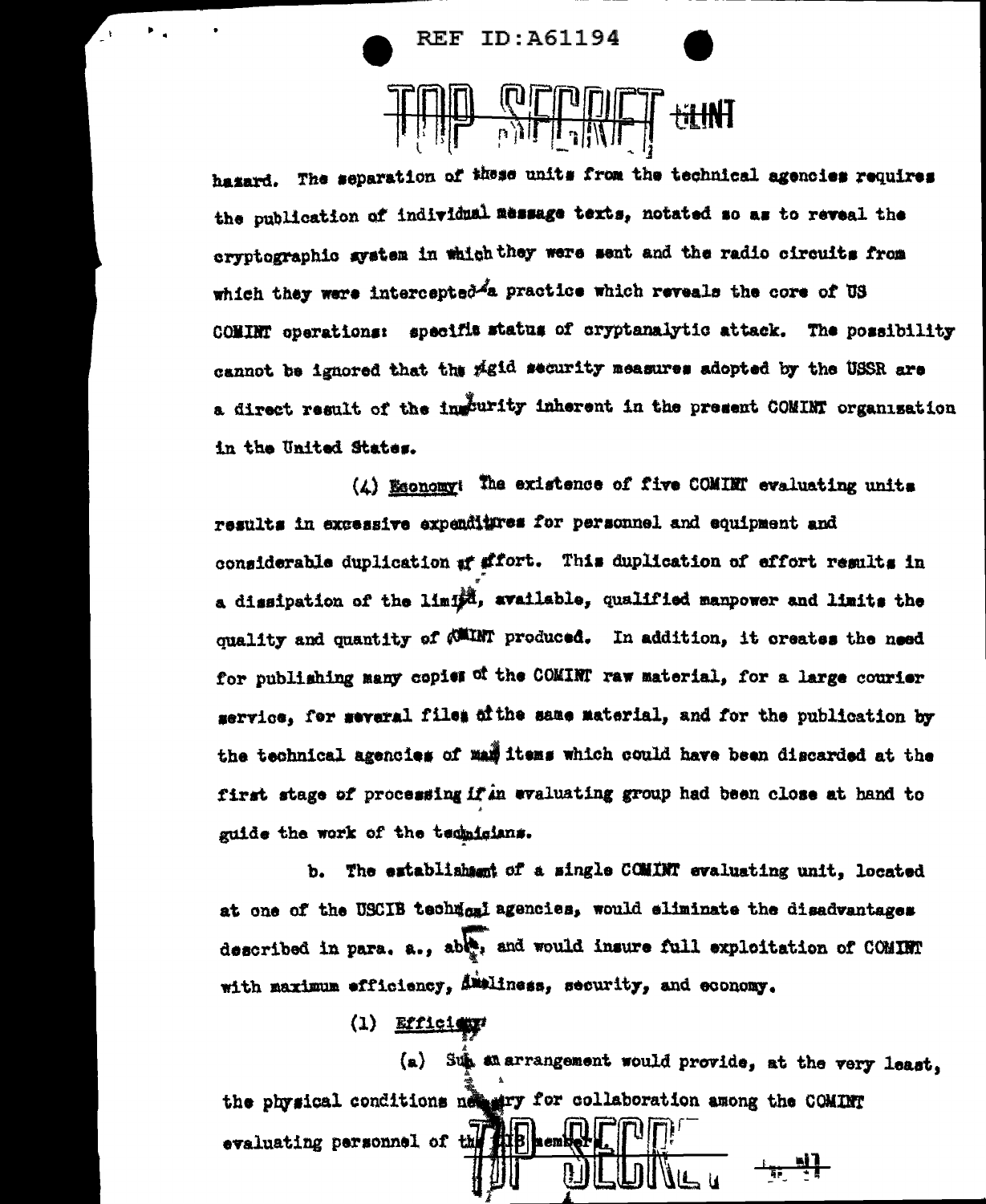

(b) Basic COMINT evaluation would be improved, for the following reasons:

(i) The raw material would be evaluated at its source--an optimum condition for accurate intelligence production.

 $\mathbf{F}_{\rm{max}}$ 

(ii) Integration of other source intelligence with COMINT would be facilitated. The technical agency, for its own cryptanalytic purposes, must maintain central files of intelligence reports from all sources. The single evaluating unit, through the collateral files of the technical agency, would have direct access to the material from other intelligence sources now separately held by each of the five USCIB members.

(111) Exploitation of COMINT in the fields of primary interest to each of the USCIB members would be improved by the proximity of evaluators to translators and traffic analysts.

(c) COMINT operations as a whole would be improved. The quick and unimpeded exchange of new ideas, new developments, and new intelligence or technical requirements would greatly increase the efficiency of both technical and evaluating personnel.

(d) Finished GLIMT intelligence would be available for dissemination to policy-level recipients in a form designed to meet their needs--i.e., they would receive total COMINT on a given subject, in one synthesized report.

## $(2)$  Timeliness:

(a) The proximity of evaluating personnel to technical personnel would permit discarding of unimportant material at the earliest stages of cryptanalysis and, in so reducing the mass of material fully processed, would expedite t

5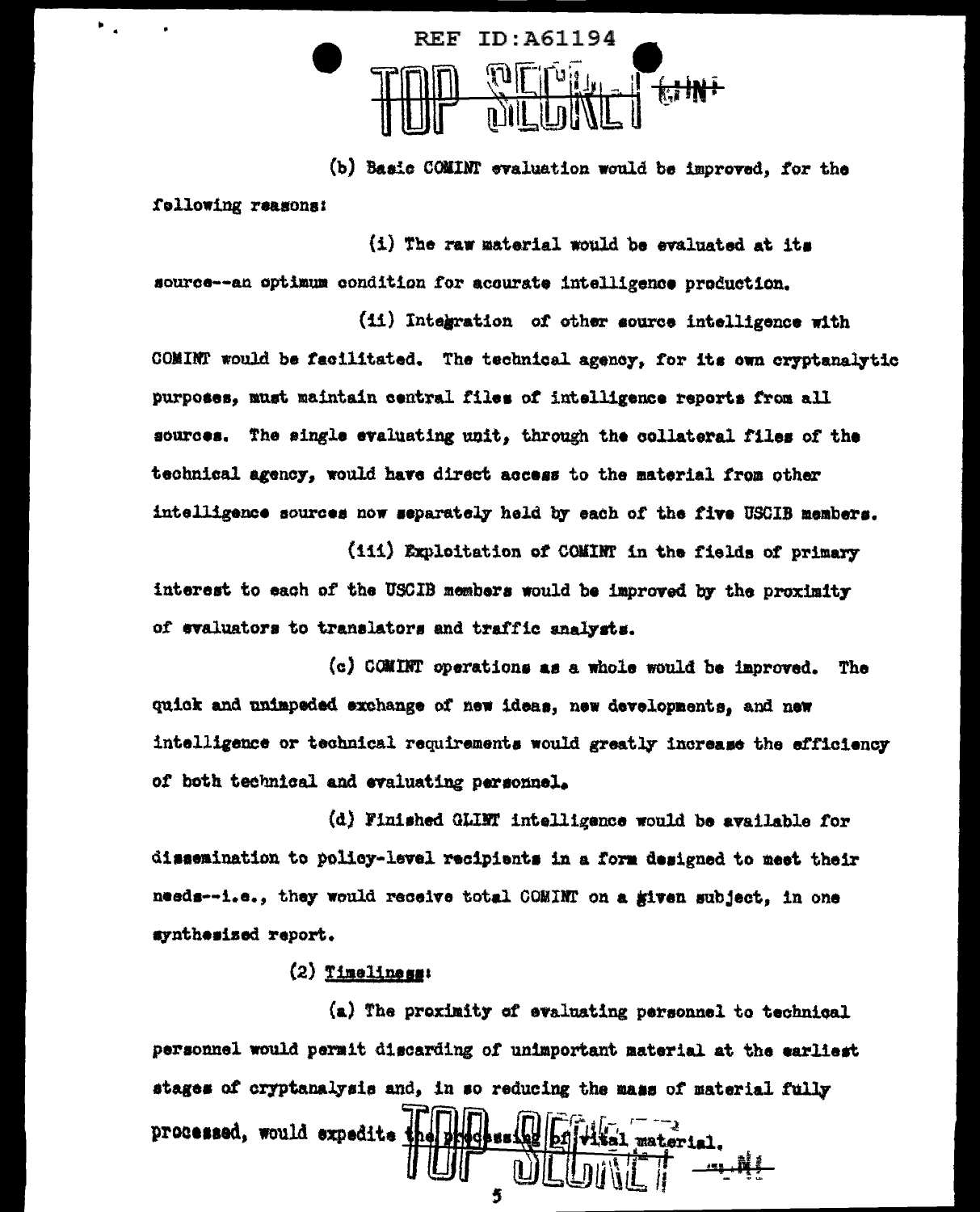**REF ID: A61194** 

(b) Basic intelligence studies of joint interest to all consumers could be expeditiously initialed and currently maintained.

(e) Elimination of the publication and delivery of many copies of COMINT raw material would mubstaithly reduce the time lag between message solution and evaluation.

 $(3)$  Sequrity:

(a) The dissemination of COMINT raw material outside the technical agencies would be reduced to a minimum.

(b) Knowledge of the degree of specific cryptanalytic success could more easily be limited to working personnel with the need to know and, in the case of evaluating persennel, confined to one installation.

 $(4)$  Economy:

(a) Discard of unimportant material at earliest stages of eryptanalytic processing smuld reduce the total cost of intelligence produced in relationship to total material processed.

(b) Publication costs would be materially reduced.

(c) Duplication of intelligence file<sub>s</sub>, with its attendant unsconomical use of limited space and personnel, and unnecessary duplication of effort at the sviuation level would be eliminated.

4. <u>Oonclusions</u>:

a. A central COMINT evaluating unit should be set up at one of the temmical agencies, with the responsibility for producing all intelligence based on COMINT and disseminating all such intelligence to U.S. government personnel authorized to receive it.